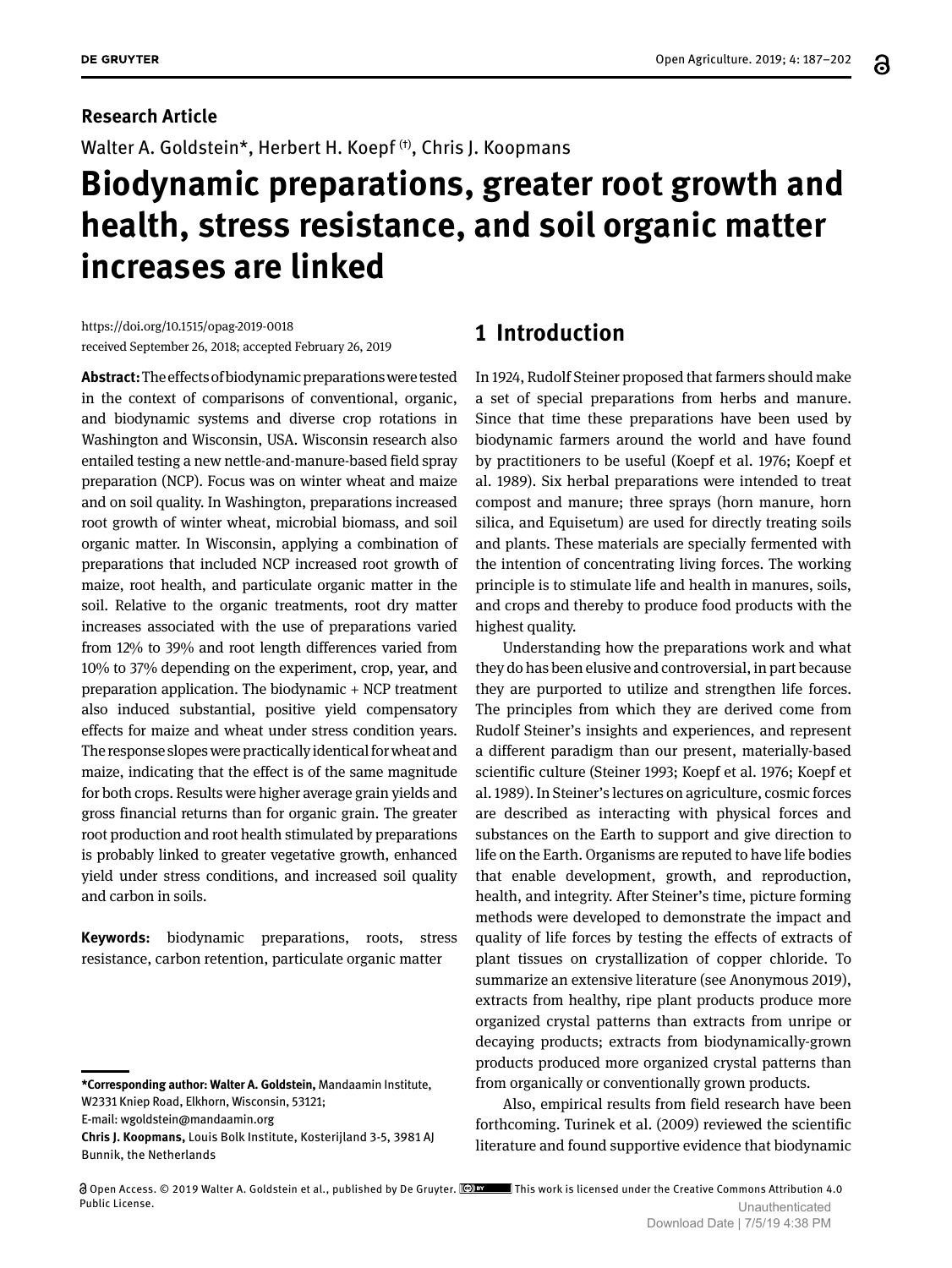preparations influence soil and crop biology in beneficial ways including by increasing yields, soil biological activity, and soil organic matter. Long term research trials in Sweden (Kjellenberg et al. 2005), Germany (Raupp and Oltmanns 2006), and Switzerland (Fliessbach and Mader 2000; Maeder et al. 2002; Fliessbach et al. 2007) showed that the biodynamic method increases soil organic mattercarbon and soil biological activity. Furthermore, Spiess (1978) found that multiple applications of biodynamic spray preparations increased yields of field crops.

Based on several European trials, Raupp and Koenig (1996) suggested that preparations can lead to compensatory plant growth and yield under sub-optimal conditions. Bachinger (1996) found that biodynamic preparations increased root growth in winter rye.

At question is how such preparations can affect crops and soils as they are applied in relatively small quantities. Stearn (1976) detected high levels of cytokinins in biodynamic field sprays horn manure and horn silica. He found that application of these substances stimulated growth of roots and shoots of maize and soybeans seedlings. A bioassay with wheat seedlings tested effects of biodynamic preparations (Goldstein and Koepf 1982). Results showed stimulatory effects of herbal preparations on root growth that mimicked different nutrient responses and compensated for deficiencies. Fritz and Koepke (2005) described effects of the horn silica spray on bush beans similar to the effects of gibberellins. Goldstein (1979) reviewed research on the preparations related to hormonal effects and Fritz (2013) discussed parallels between hormonal regulation of plants and the use of biodynamic preparations.

A key linking factor that may explain diverse results is that biodynamic preparations affect crop growth, crop yields, and soil organic matter by stimulating root production and root health. In this paper, we utilize information from two field experiments carried out by the author. Results of these trials do not prove but rather provide supporting evidence for the tenability of this hypothesis. Though the data is from older experiments, it was not previously published in a refereed journal, and it provides valuable information on the effects of biodynamic methods that is pertinent to resolving looming problems with carbon retention and global warming.

In the first experiment, carried out in Washington State, USA, biodynamic preparations were tested in the context of different crop rotations (Goldstein, 1986). In the second experiment, carried out in Wisconsin, USA, biodynamic and organic systems were compared in the context of testing a new biodynamic compound preparation. Biodynamic compound preparations are

made from small, covered cow manure piles which are inoculated with relatively large quantities of biodynamic herbal preparations and allowed to compost. These compound preparations are used by biodynamic farmers both as compost starter inoculants and also as field sprays. Compound preparations utilize the herbal preparations invented by Rudolf Steiner, the originator of the Biodynamic movement. However, the production and use of compound preparations was introduced not by Rudolf Steiner, but first by biodynamic farmer M.K. Schwartz (birch pit preparation), and then by other researchers and practitioners (Koenig 2019). Published scientific literature on field research done to test their efficacy is apparently not available (Koenig 2019). The Wisconsin research compared various formulations of compound preparations that are presently in use. This included the Pfeiffer starter/field spray (developed by Ehrenfried Pfeiffer), Barrel Compost (Maria Thun), Super-500 (Australian farmers) as well as a new nettleand-manure-based compound preparation developed by

The nettle and manure compound preparation proved early on to be the most effective compound preparation for increasing grain yields in the Wisconsin field trials. Therefore, we confined our root studies of field-grown plants only to a subset of treatments. These were the conventional, organic, biodynamic without compound preparations, and biodynamic with the nettle compound preparation treatments.

Herbert Koepf and Walter Goldstein.

In this paper analyses focus mainly on the most relevant results from trials with the growth, roots, and yields of winter wheat in Washington, and maize and wheat in Wisconsin.

# **2 Methods**

#### **2.1 Washington State**

A field experiment compared conventional, organic and biodynamic management between 1982 and 1985 in a dryland (average ca. 500 mm precipitation/year) winter wheat, pea, and barley cropping region near Pullman, Washington (Goldstein 1986). The experiment was carried out on an eroded hilltop on the Spillman Farm site (C content = 1.24%) which had been in cereal cropping for seven years. A preceding crop of spring barley was grown in 1981. The soil was a Palouse silt loam (mollisol), which, for cereal production is generally considered to be highly responsive to fertilization with mineral N but not to P or K. Eight rotational sequences were tested for agronomic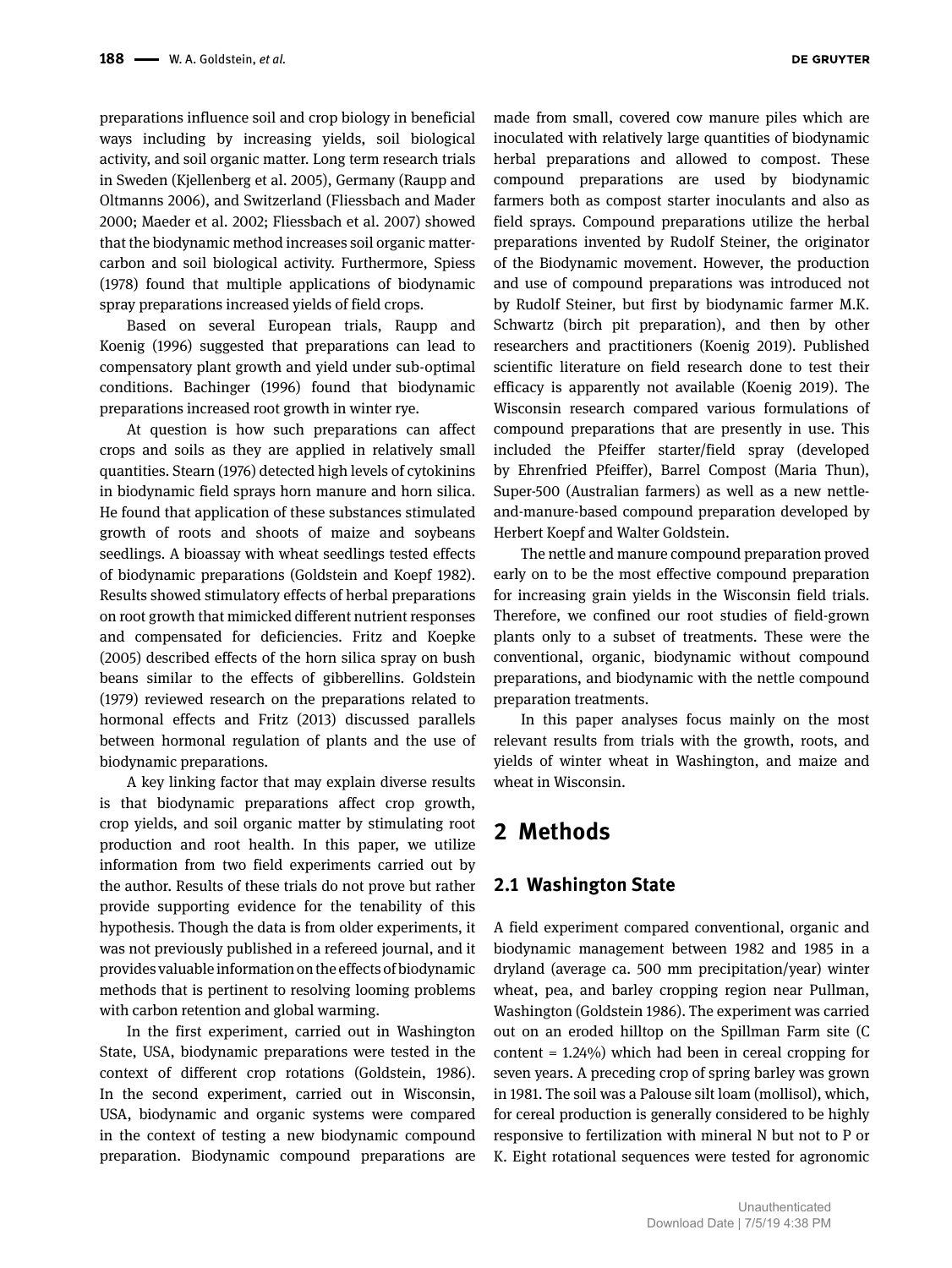performance; these were:

- 1. Winter wheat-spring barley-winter wheat (W-B-W),
- 2. Spring barley-pea-winter wheat (B-PE-W),
- 3. Spring barley-lupin-winter wheat (B-LU-W),
- 4. Spring barley-chickpea-winter wheat (B-CP-W),
- 5. Ley-lupin-winter wheat (L-LU-WW),
- 6. Ley-chickpea-winter wheat (L-CP-WW).
- 7. Lupin-ley-winter wheat (LU-L-WW),
- 8. Chickpea-ley-winter wheat (CP-L-WW).

Pulse crops were harvested for grain in 1983 but in 1984 the biologically managed pulses were plowed under in mid-July because they were very weedy, while the conventionally managed pulses were harvested for seed. The ley consisted of a mix of annual barrel medic 'Jemalong' and annual sweet clover 'Hubam' seeded in mid-April at 11 kg of seed/ha for each species. The ley seed was broadcast, harrowed, and packed with a roller harrow. All other crops were seeded with a drill. White lupin cultivar 'Astra' was seeded in 1983 and 'Kiev Mutant' was seeded in 1984; both in mid-April at a seeding rate of 66 plants/m2 . Winter wheat 'Daws' was seeded on October 20, 1982 an October 19th, 1984 at 78 kg seed/ha. Spring barley 'Advance', chickpea 'PI 273879', and pea 'Alaska' were seeded in mid-April at 67, 168, and 224 kg of seed/ ha, respectively. None of the seed that was purchased for use in this experiment had been organically grown, and to our knowledge the varieties were all developed under conventional farming conditions. All legumes were inoculated with appropriate rhizobia before planting obtained from the Nitragin Co., Milwaukee, WI.

Conventional weed control used herbicides on all crops and different rates of mineral fertilizers were applied to cereals. Conventionally managed cereals were sprayed with a tank mix of Bromoxynil at 0.44 kg a.i./ ha for broadleaf control and difenzoquat at 0.59 kg a.i./ ha for wild oat control. Before planting the conventional pulses and ley crops the soil was sprayed with a tank mix of Triflualin at 0.56 kg a.i./ha for broadleaf control and Triallate at 1.4 kg a.i./ha for wild at control, and the chemicals were incorporated with a light harrowing. Post-emergence harrowing with a spike-tooth harrow or rotary hoe was used in pulse and cereal crops which were managed organically and biodynamically. Leys were mowed twice to control weeds.

The W-B-W and B-PE-W rotations were split to contain side-by-side, unfertilized (rate 0) and fertilized (rate 2x) conventional plots and side-by-side, fertilized (rate 2x) organic and biodynamic plots. The B-LU-W and B-CP-W rotations were split to contain conventional, organic and biodynamic plots, and the subplots were split again to form

four sub-subplots which received four rates of fertilization (0, 1x, 2x, 3x). Fertilization was applied before growing barley in 1983 and the same relative levels were applied again to the same sub-subplots before growing winter wheat in the fall of 1984. The L-LU-W, L-CP-W, LU-L-W, CP-L-W rotations were split to contain conventional and biodynamic plots and the subplots were split again to form four sub-subplots which received four rates of fertilization before wheat as above. Plot size for individual cereal plots tested was 2.44 x 6.1 meters. The wheat after ley crops grew poorly, probably because it was planted a week after incorporation of the ley crop and there were difficulties in stand establishment. Therefore, data of those rotations was not included in the analyses.

Manure for the biological plots was obtained from the Washington State University dairy farm in May of 1982 (lot 1) and in May of 1984 (lot 2). When manure was obtained it was mixed with a front end loader and then loaded into spreader trucks. Piles were unloaded from trucks into four roughly equal piles and subsequently shaped into four compost piles of similar shape using a front end loader. Biodynamic herbal preparations were inserted into every other pile (Koepf 1976; Koepf et al. 1986). The first lot of composted manure was used for biologically managed crops in 1982, 1983, and in the spring of 1984. The second lot was applied only to winter wheat in the fall of 1984. Samples were taken from compost piles in April of 1983 for the first lot of compost and in September of 1984 for the second lot. Eight samples were taken per compost pile with a shovel from the central area of the pile, and samples were bulked for each management system. Compost samples were analyzed for C, N, and P content. The 1983 samples were tested for degree of humification according to the method of Schlichting and Blume (1960). Biodynamic field sprays horn manure (500) and horn silica (501) were applied once each year to crops in accordance with Koepf et al. (1976). All biodynamic preparations were obtained from Josephine Porter (Stroudsburg, PA).

Different rates of fertilization were applied to cereals with the strategy being to apply similar amounts of total N to all three management systems. For winter wheat grown in the W-B-W rotation in 1982/1983, the conventional, fertilized treatment was fertilized with 112 kg N and 46 kg P/ha of mineral fertilizer; the organic and biodynamic treatments were fertilized with 22.4 t compost/ha. In 1983, conventional pulse and ley plots were fertilized with 28 kg N/ha and 12 kg P/ha as soluble, mineral fertilizer (ammonium nitrate and superphosphate), while biological plots were fertilized with 3.8 t of compost/ha (provided ca. 28 kg N and 9 kg P/ha). In 1983, the 0, 1x, 2x, and 3x rates applied to conventional barley corresponded to 0, 45, 90,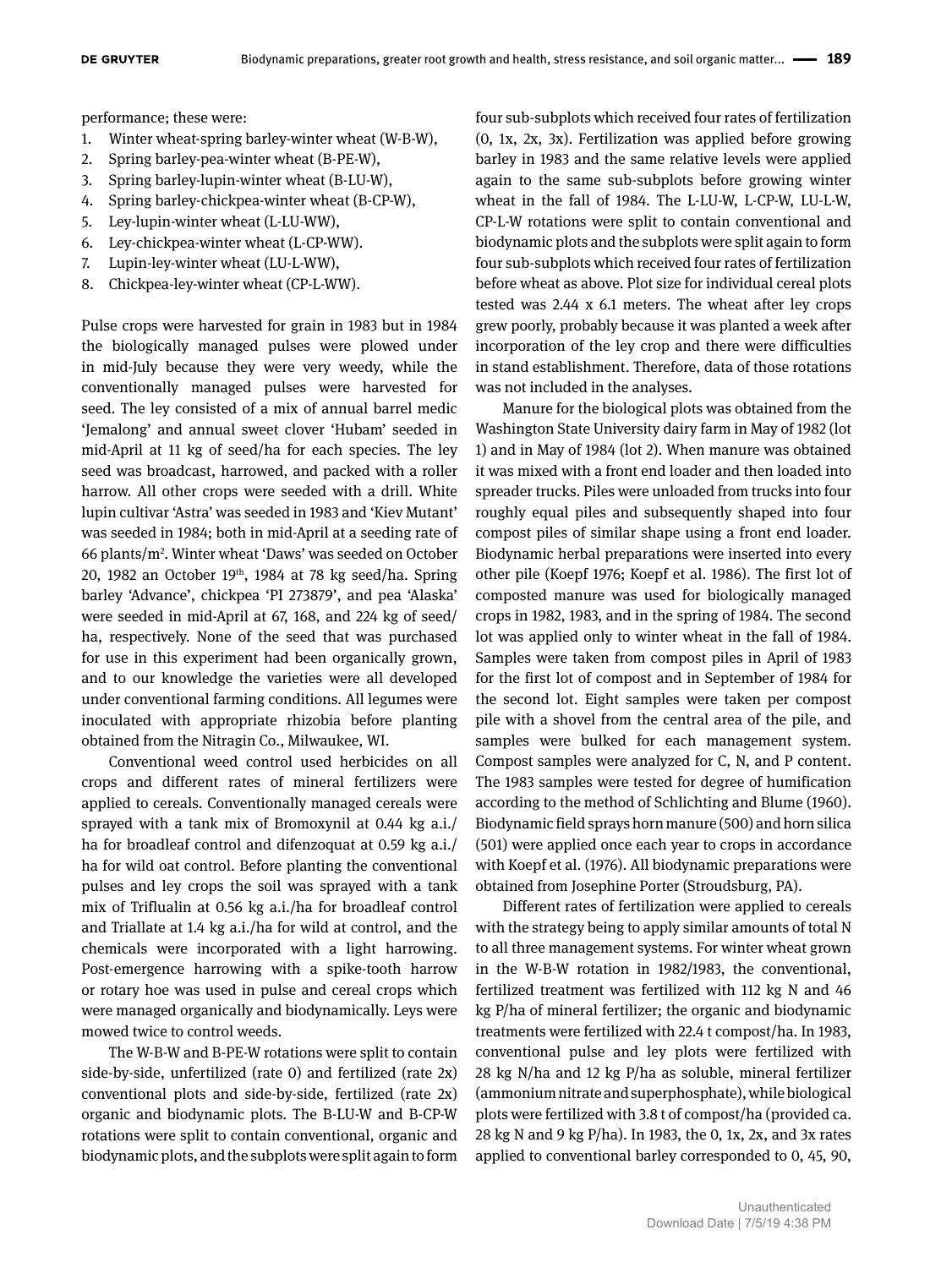and 135 kg N/ha, respectively. The 0, 1x, 2x and 3x rates of compost applied to 1983 grown barley corresponded to 0, 7.6, 15.3, and 22.9 t of compost/ha, respectively. In the fall of 1984, the 0, 1x, 2x, and 3x rates of fertilizer applied to conventionally grown wheat contained 0, 56, 112, and 168 kg of N/ha and no P was added. The 0x, 1x, 2x, and 3x rates applied to biologically grown wheat, corresponded to 0, 4.1, 8.2, and 12.3 t of compost/ha.

In 1985, winter wheat plots in the W-B-W, B-PE-W, and B-CP-W rotations were sampled at the jointing stage for numbers of tillers/plant, shoot dry matter, adventitious roots/plant, and root dry matter and total root length in the top 15 cm of soil. Three random samples, of apparent single plants, were taken per plot. Root samples were taken by driving a cylindrical, 15cm long, 8 cm diameter steel tube down over the wheat crown after the tillers had been counted and removed. Roots were washed and length was determined using the root intersect method (Newman 1966). Roots and shoots were dried in a force-air chamber at 60°C. Soil samples were taken from selected treatments in mid-April, 1985 to a depth of 15 cm. Microbial biomass and microbial respiration were determined on these samples according to Anderson and Domsch (1978). Total soil C and N were determined using a Leco Analyzer (Leco Corp, St. Joseph, MI).

To avoid any subconscious bias in obtaining data, almost all samplings, measurements, and analyses were carried out by persons who did not understand the meaning of the experiment, and samples and plots were coded.

The 1984/1985 year of winter what was the most important year since it would show the accumulated effects of three years of management systems. Very detailed research focused on a subset of the treatments. Conventional, organic, and biodynamic management were compared for 1) characteristics of fertilized (rate 2x) plants for all three systems and unfertilized plants for the conventional system at the jointing stage taken from the W-B-W, B-PE-W, and B-LU-W rotations; 2). Yield components and grain yields for fertilized (2x) and unfertilized (0x) conventional wheat and fertilized (2x) organic and biodynamic wheat in the B-LU-W, B-PE-W, B-CP-W, and W-B-W rotations; 3) yield components and grain yields of wheat for all four fertilization systems in the B-LU-W and B-CP-W rotations; 4) soil characteristics for unfertilized and fertilized (2x) conventional plots and fertilized (2x organic and biodynamic treatments in the W-B-W, B-PE-W, B-LU-W, and B-CP-W rotations, and 5) soil characteristics for fertilized (2x) and unfertilized plots from all management systems for the B-LU-W and B-CP-W rotations. Grain plots were harvested with a combine and yield was determined at 12% moisture.

Due to the complex nature of the experimental design, a number of separate analyses of variance with contrasts between treatments were utilized to obtain as much information as possible using SAS statistical Packages (SAS, Inc. Cary, NC).

#### **2.2 Wisconsin Study**

An experiment was carried out for 6 years near Elkhorn, Wisconsin in a precipitation zone of approximately 720 mm/annum. The experiment took place on the senior author's farm on an eroded hillside in a McHenry silt loam (alfisol) that had been in continuous, conventional maize production but was being converted to biodynamic/ organic production. In 1993 a crop of oats and alfalfa was harvested in a checkerboard grid laid out across likely sites on the farm. The site was identified as the most uniform site on the farm for the trial, and test plots for conventional, organic, and biodynamic systems were set out in 1994 on uniform, equally yielding parcels of soil in a randomized, complete block design with 4 replications. Average soil characteristics for pH, % organic matter, available P and K were 6.9, 2.43%, 18.5 ppm, and 110 ppm, respectively.

The experiment was set out as a six year rotation with each crop being grown each year. The rotation of the organic and biodynamic plots was maize, oats, sweetclover, wheat, alfalfa  $+$  grass hay, alfalfa  $+$  grass hay. The rotation for the conventional plots was maize rotated with soybeans. Conventional management received annual applications of mineral fertilizer to corn (mostly 169-112- 112 kg of N, P, and K per hectare). Manure compost was prepared from sheep manure produced by sheep on the farm. Each year in September two replicate piles with sheep manure and bedding of approximately the same size were constructed for the organic and various biodynamic treatments on a concrete pad. There were two piles that served the biodynamic check, the Barrel Compost, Prepared 500, NCP biodynamic treatments. These piles received biodynamic herbal preparations in accordance with Koepf et al. (1976). Two other piles were sprayed while being constructed with the Pfeiffer starter according to instructions included with the material. Following a composting, in the spring, before producing maize, 22 t/ ha of composted sheep manure was applied to the organic and biodynamic plots from the appropriate piles. This application rate contained total N approximately equal to the 169 kg N/ha rate applied to the conventional treatment.

Maize was seeded at 76,200 seeds/ha and row spacing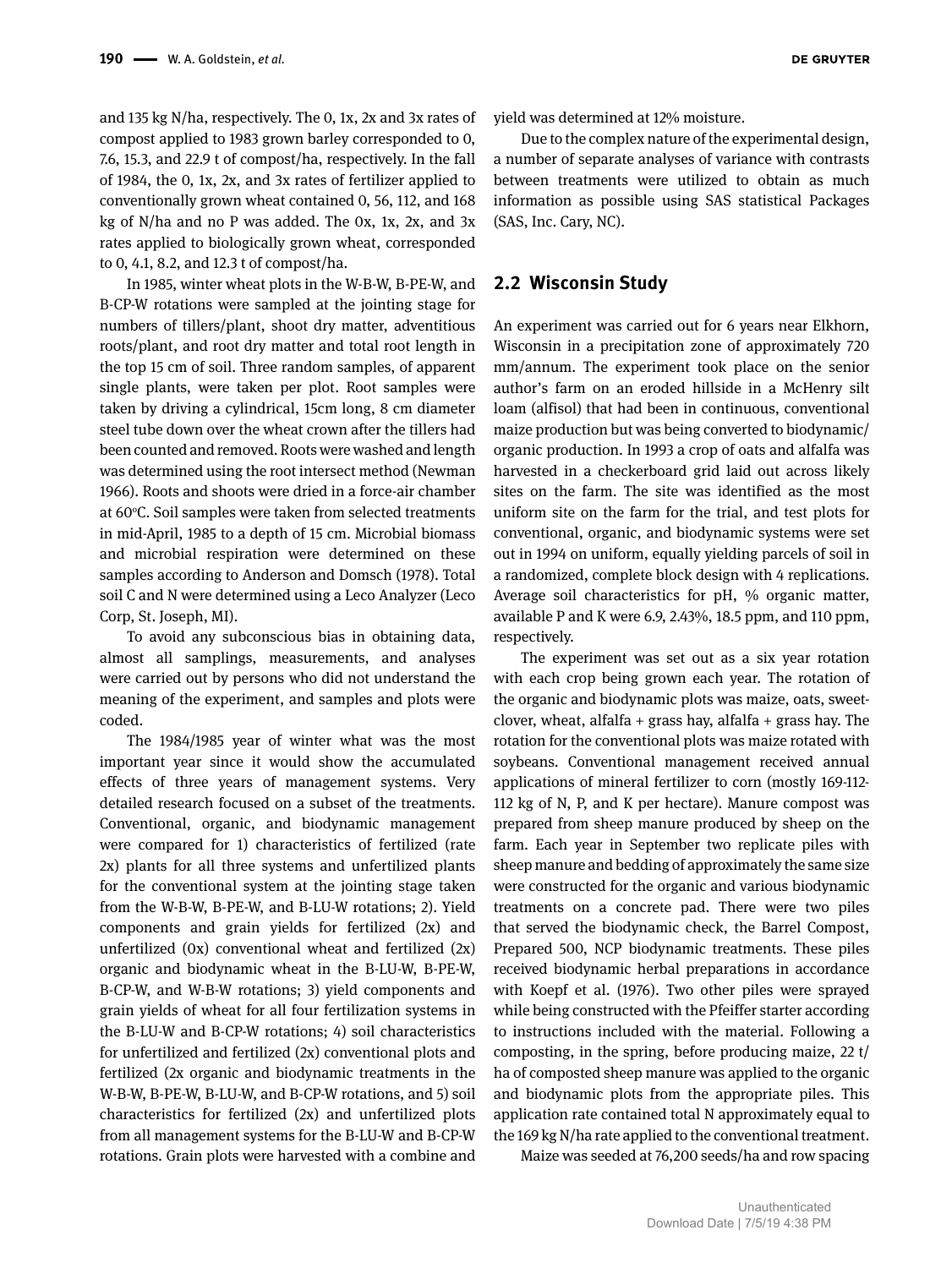was 75 cm between rows. The maize cultivar used 'Golden Eagle' was developed at Michael Fields Agricultural Institute by inter-mating native American maize cultivars and Corn Belt dent cultivars and selecting them for agronomic and quality traits in a half-sib breeding program under biodynamic/organic conditions. Soybeans (Asgrow 900) were seeded at 66 kg/ha at a row spacing of 75 cm between rows. Biennial sweet-clover cultivar N29 was seeded together with oats at a rate of 128 kg/ha oats and 22 kg sweet-clover/ha. Winter wheat was seeded in the fall and alfalfa plus grass were over-seeded in the spring at 22 kg/ha of alfalfa and 22 kg/ha of orchard grass. The winter wheat cultivars used were Zarya and Glacier, and they were seeded in side by side subplots on 15 cm row spacing at seeding rates of 101 kg/ha. Zarya was developed at the Nemchinovka breeding station near Moscow, and Glacier was developed at the University of Wisconsin-Madison, both were bred under conventional farming conditions. Both cultivars were grown under biodynamic/organic conditions for one to several years before being included in the trial. Grain plots were combined with a plot combine and yields were determined at 15.5% moisture for maize and 12% moisture for wheat.

Tillage utilized disking, harrowing, rototilling, mechanical spading, and plowing for alfalfa and grass. Mechanical cultivation with inter-row cultivator, hand weeding or mowing controlled weeds in all systems and herbicides were not used in any of the systems.

The biodynamic plots were partitioned into subplots and five different biodynamic treatments were compared. This included a check with no compound preparations. In addition there were four treatments that also included compound preparations. Plots were approximately 4 m x 7 m in size for the organic and conventional and 4 m x 3.5 m for the biodynamic subplots. The biodynamic check treatment (BD) differed from the organic only by receiving biodynamic preparations according to normal practice and rates (Koepf et al. 1989). This entailed application of biodynamic herbal preparations to compost piles and application of horn manure and horn silica to soils and crops, respectively.

The four other biodynamic treatments were Barrel Compost, Nettle Compound Preparation (designated as BD+ or BD+NCP), Prepared 500, and Pfeiffer starter/field spray. These compound preparations were applied twice to each crop. The Thun barrel compost, the prepared 500 and the Pfeiffer field spray were all obtained from the Josephine Porter Institute, Woolwine, VA, and applied according to instruction. All treatments received a single application with horn silica. All treatments received herbal preparations in manure except the Pfeiffer starter/

field spray where the manure received the Pfeiffer starter which contains herbal preparations. The barrel compost and NCP treatment were both mixed with horn manure for their first field spray and then applied alone for a second spray. The prepared 500 treatment (which is made by preparing horn manure with herbal preparations) was applied twice and normal horn manure was not applied. Mixing of preparations took place in a special, multiple barreled, stirring machine that could stir portions at the same time. Mixing consisted in creating reciprocating vortices (Koepf et al. 1989) for one hour when compound preparations were mixed with horn manure and for 15 minutes when applied alone.

The BD+NCP treatment was the same as the BD treatment except that it received two extra applications of a compound preparation field spray made from a fermented mix of cow manure, stinging nettle (*Urtica dioica* L.) and the biodynamic herbal preparations. For the BD+NCP treatment, 1.12 kg/ha of the NCP was mixed for one hour with normal rates of horn manure for the first spray or mixed for 15 minutes and applied alone for the second spray.

Preliminary evidence for the efficacy of nettle in the compound preparation mixture was first established by Herbert Koepf in wheat bioassays with treated manure that were conducted at the Biochemical Research Lab, in Spring Valley in the early 1970's (Koepf, unpublished data). In his lecture course in 1924 that founded the biodynamic movement, Rudolf Steiner (1993) repeatedly indicated the importance of nettle for treating manure, including that it was the only one of the six herbs used in preparing manure that could not be replaced by another plant. The actual formula for this preparation was developed at Michael Fields Agricultural Institute in laboratory trials by Walter Goldstein prior to the establishment of the Wisconsin Experiment. It was based on results with bioassays conducted with wheat seedlings grown in tap water and nutrient solutions with or without compound preparation extracts in accordance with Goldstein and Koepf (1982). In these laboratory trials, the nettle containing preparation, which contains manure, nettle, and herbal preparations showed greater growth stimulating and regulating effects than compound preparation made only with manure and herbal preparations or the barrel compost formulation made from cow manure, basalt and herbal preparations (Goldstein, unpublished data).

The nettle compound preparation was made in Wisconsin by mixing together and co-composting 40 kg of fresh cow manure and 1% by weight of nettle. The nettle was harvested when in flower and chopped to 2.5 centimeter long pieces. Following mixing, one set of biodynamic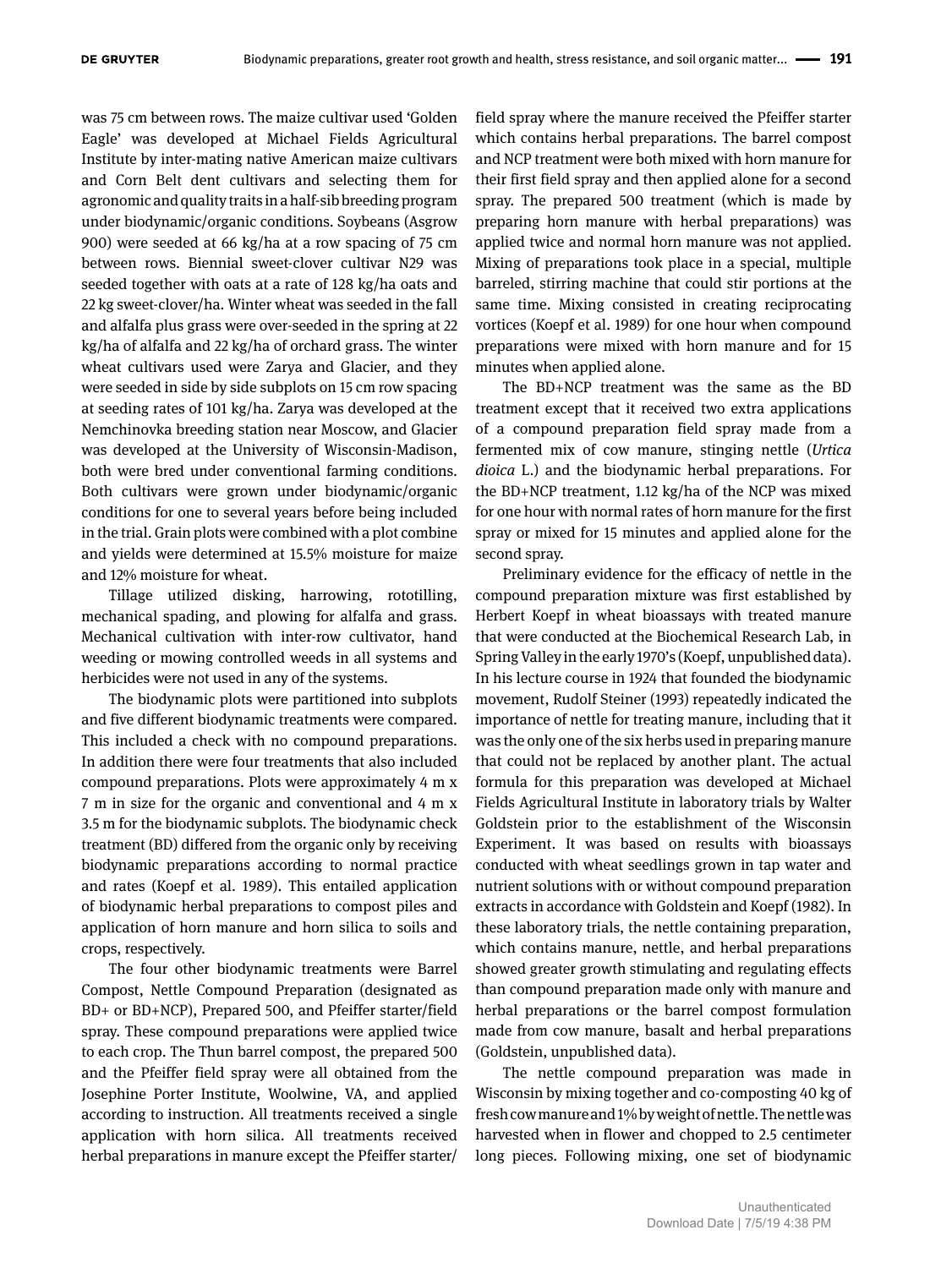preparations (yarrow (*Achillea millefolium* L.), chamomile (*Matricaria chamomilla* L), stinging nettle (*Urtica dioica* L.), oak bark (*Quercus robur* L.), dandelion (*Taraxacum officinale* L.), and valerian (*Valeriana officinalis l.*)) were applied to the pile in the standard way. The mixture was allowed to compost in a wooden box inserted into the top 30 centimeters of a loamy topsoil with a loose fitting cover for at least  $\frac{1}{2}$  year before being used, and was remade periodically through the experiment.

Of all the treatments used in the study, root growth was examined on only four treatments (conventional, organic, the biodynamic check which did not receive compound preparations (BD), and the treatment that included the new nettle-containing biodynamic compound preparation (abbreviated in diagrams below as BD+ or BD+NCP). Root monoliths were excavated around the crown of three plants from each plot, three-times (June, July, and August) in 1998 and twice (July and August) in 1999. A metal box that was 46 cm long, 15 cm wide, and 15 cm deep was driven into the ground to a depth of 15 cm and a sample representative of the rooting distance from row to mid row was cut out from this and extracted. Root length and necrosis were determined on individual nodes of washed roots using the line intersect method (Goldstein, 2000) or 'WinRhizo' computerized measuring system (Regent Instruments, Quebec City, Canada), and roots were oven dried. Data from samplings for individual root nodes were summed (Goldstein 2000) to estimate root length and dry matter production. Root length was measured by WinRhizo in different diameter classes. In 1998 samples of roots excavated to 15cm, stover (stalks, tassels, leaves), and grain were harvested, dried, and weighed at harvest to determine dry matter partitioning.

In September of 1996, replicated soil samples to a depth of 20 cm were taken from plots in all phases of the organic, biodynamic, and conventional treatments including each of the different biodynamic variants. Dry aggregate size distribution was determined in accordance with Kemper and Rosenau (1986). Particulate organic matter (POM) was determined according to Cambardella and Elliot (1992) from all phases of the conventional, organic, and biodynamic + NCP systems. We chose to measure these parameters because aggregate size distribution should affect root growth and particulate organic matter should be affected by root deposition and turnover.

Results were analyzed using regression and analysis of variance tools available from Statistical Analysis Systems, Cary, N. Carolina. The four treatments were compared using contrasts.

**Ethical approval:** The conducted research is not related

to either human or animal use.

# **3 Results**

#### **3.1 Washington Experiment**

Compost and fertilization rates: The 1983 biodynamic compost had slightly higher dry matter and N contents than the organic compost. Thus the 1x rate applied to barley in the spring included 56 kg of N/ha for the biodynamic and 49 kg N/ha for the organic. With the second lot of compost in 1984, the biodynamic compost had lower dry matter but again higher N content than the organic compost. Therefore, the 1x rate of biodynamic compost added to winter wheat provided 75 kg N/ha, while the organic compost provided 68 kg N/ha. Levels of P added by both composts on both years were very similar. When the 1983 compost was tested for humification using the ratio of absorption at 472 to 664 nanometers, the biodynamic compost appeared considerably less humified than the organic compost (ratio  $8.96 \pm 0.65$  and  $6.86 \pm 0.11$ , respectively). Furthermore, on both years, when spread, the biodynamic compost often appeared a darker color, but also less mineralized than the organic compost. For the second lot of compost, which had less bedding and more manure than the first lot, the biodynamic compost had a stronger ammonia-like smell when spread than the organic compost.

Wheat shoot and root characteristics at jointing: Wheat plants from unfertilized and fertilized (112 kg N/ ha) conventional plots and from fertilized (9.2 t compost/ ha) organic and biodynamic plots were examined at the jointing stage. Management affected shoot weights and tillers/plant at  $p = 0.1\%$ , total root length at  $p = 1\%$ , and adventitious roots/plant a  $p = 5%$ . The two biologically managed treatments produced more shoot dry matter  $(p = 0.1\%)$ , tillers/plant  $(p = 0.1\%)$ , adventitious roots/ plant ( $p = 1\%$ ), and total root length ( $p = 1\%$ ) than the unfertilized, conventionally managed treatment. Biological management also produced more shoot matter  $(p = 0.1\%)$ , tillers/plant  $(p = 1\%)$ , adventitious roots  $(p = 1\%)$  $= 5\%$ ) and total root length (p  $= 5\%$ ) than the fertilized, conventionally managed treatment. The biodynamically treated plots produced 15% more  $(p = 6\%)$  tillers/plant, 13% greater root weight (NS), 9% more adventitious roots (NS), and 18% more  $(p = 5\%)$  total root length than the organic plots. Though the fertilized, conventionally managed wheat generally produced higher values for parameters than the unfertilized wheat, the differences were not significant at  $p = 10%$ .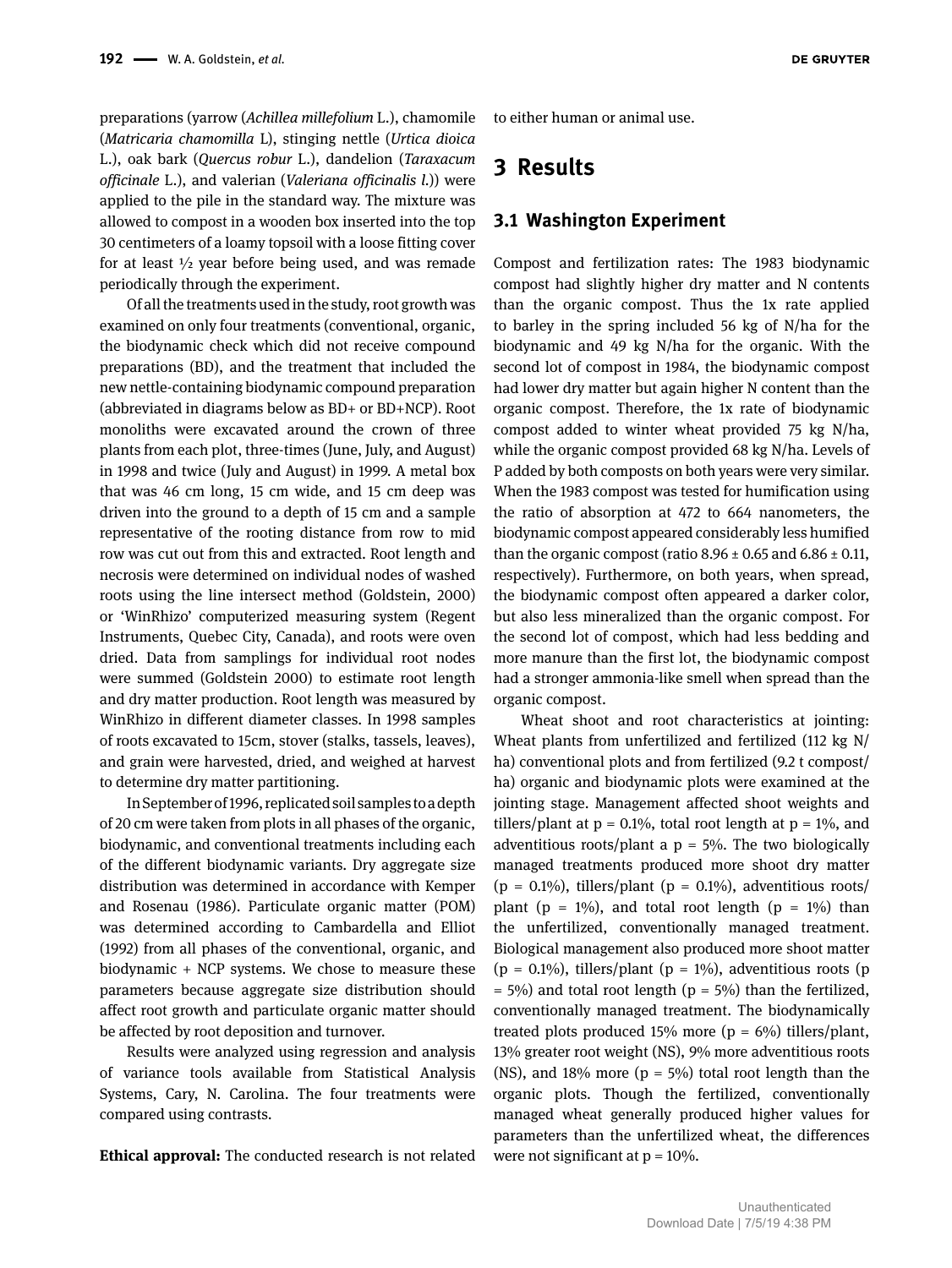| Management   | <b>Fertilization rate</b> | Shoot weight | Root weight | Tillers/plant | adventitious<br>roots/plant | total root length  |
|--------------|---------------------------|--------------|-------------|---------------|-----------------------------|--------------------|
|              |                           | g            | $g/cm^3$    | no.           | no.                         | cm/cm <sup>3</sup> |
| Biodynamic   | 2x                        | 17.4         | 1.11        | 9.4           | 37.6                        | 1.44               |
| Organic      | 2x                        | 17.2         | 0.98        | 8.2           | 34.4                        | 1.22               |
| Conventional | 0                         | 10.8         | 0.94        | 6.7           | 30.0                        | 1.01               |
| Conventional | 2x                        | 12.8         | 0.98        | 7.2           | 31.6                        | 1.09               |
| LSD 5%       |                           | 2.8          | n.s.        | 1.2           | 4.8                         | 0.21               |

**Table 1:** Effects of management on wheat characteristics at jointing in 1985

#### **3.2 Wheat yield components**

The biologically managed wheat produced more (p  $= 0.1\%$ ) spikes and spikelets/m2 and higher (p  $= 1\%$ ) weight/seed than the conventionally managed wheat which was either fertilized or unfertilized. Wheat which had been managed biologically also out-yielded the fertilized ( $p = 5\%$ ) or unfertilized ( $p = 1\%$ ) wheat which was grown conventionally. The biodynamically grown wheat produced approximately 10% more ( $p = 5%$ ) spikes than the organically grown wheat (194 and 176 spikes/ m2, respectively) and approximately 11% more ( $p = 5\%$ ) spikelets (2807 and 2537 spikelets/m2, respectively). However the biodynamically grown wheat produced 29% less ( $p = 5\%$ ) seeds/spikelet than the organically grown wheat (1.7 and 2.38 seeds/spikelet, respectively). Yields for the organic and biodynamic treatments did not differ at  $p = 10\%$ . Inspection of a significant ( $p =$ 0,1%) interaction between rotations and management for spikelets/m2 showed that the largest positive differences between biodynamic and organic management were when wheat followed peas (704 spikelets/m2) or lupins (254 spikelets/m2), and the smallest differences were when wheat followed chickpeas (68 spikelets/m2) or barley (51 spikelets/m2). Somewhat similar trends were found with spikelets/m2 and grain yields.

The same kind of results with yield components and final grain yield were shown when all three systems were compared in the context of two rotations (B-LU-W and B-CP-W) and four fertilization rates (Goldstein 1986). Wheat which was managed biodynamically vs. organically had 7% higher ( $p = 5\%$ ) respective numbers of spikes/ m2 (222 vs. 207), and 11% more spikelets/m2 (3,296 vs. 2,972). The biodynamic, organic and conventional wheat produced 1.94, 2.08, and 1.57 seeds/spikelet, respectively. The organically grown wheat tended (not significant at p = 5%) to produce more seeds/spikelet and higher weight/ seed than the biodynamically grown wheat. The grain

yields for the biodynamic, organic, and conventional wheat were 2.28, 2.36, and 1.31 t/ha, respectively. Though the two biological systems out-yielded the conventional system, grain yields between the biodynamic and organic systems were not different at  $p = 10\%$ . Fertilization significantly affected spikes/m<sup>2</sup> (p = 1%), spikelets/m<sup>2</sup> (p = 0.1%) spikelets/m<sup>2</sup> (p = 0.1%), and weight/seed (p = 0.1%), and management x fertilization effects were significant for all of these characteristics at  $p = 5%$ . Wheat which followed lupins produced more spikes and spikelets than wheat after chickpeas, but seed weighed less and grain yields did not differ.

Increasing fertilization with mineral fertilizer for the conventional wheat caused a linear  $(p = 1\%)$  increase in the numbers of spikes and spikelets/ $m^2$  and linear decreases of weight/seed. Increasing fertilization with compost caused a linear ( $p = 1\%$ ) increase in the numbers of spikelets/m2 for the biodynamically managed wheat. The weight/seed of biodynamically fertilized wheat responded quadratically ( $p = 1\%$ ) with an initial increase followed by a decrease in weight. Fertilization of the biodynamic plots with 12.3 t of compost increased the numbers of spikes/ m2 . The addition of compost to the organic plots did not significantly ( $p = 5\%$ ) influence any wheat characteristics, nor cause linear or quadratic responses at  $p = 10%$ .

Effects on soil characteristics: Soil results for the W-B-W, B-P-W, B-LU-W, and B-CP-W rotations are shown in Table 2. Management affected respiration, biomass, and percentage C at  $p = 0.1\%$  and affected percent N at  $p = 5%$  (Table 2). The biologically managed soils had higher N contents ( $p = 5\%$ ), respired more ( $p = 0.1\%$ ), and possessed more microbial biomass ( $p = 0.1\%$ ) than soils from the conventional plots which were either fertilized or not fertilized. Soil which was managed biodynamically had 7% higher microbial biomass ( $p = 1%$ ) than for organic management. The management x rotation interaction for respiration ( $p = 5\%$ ) and for microbial biomass ( $p = 0.1\%$ ) showed that for the biological management systems the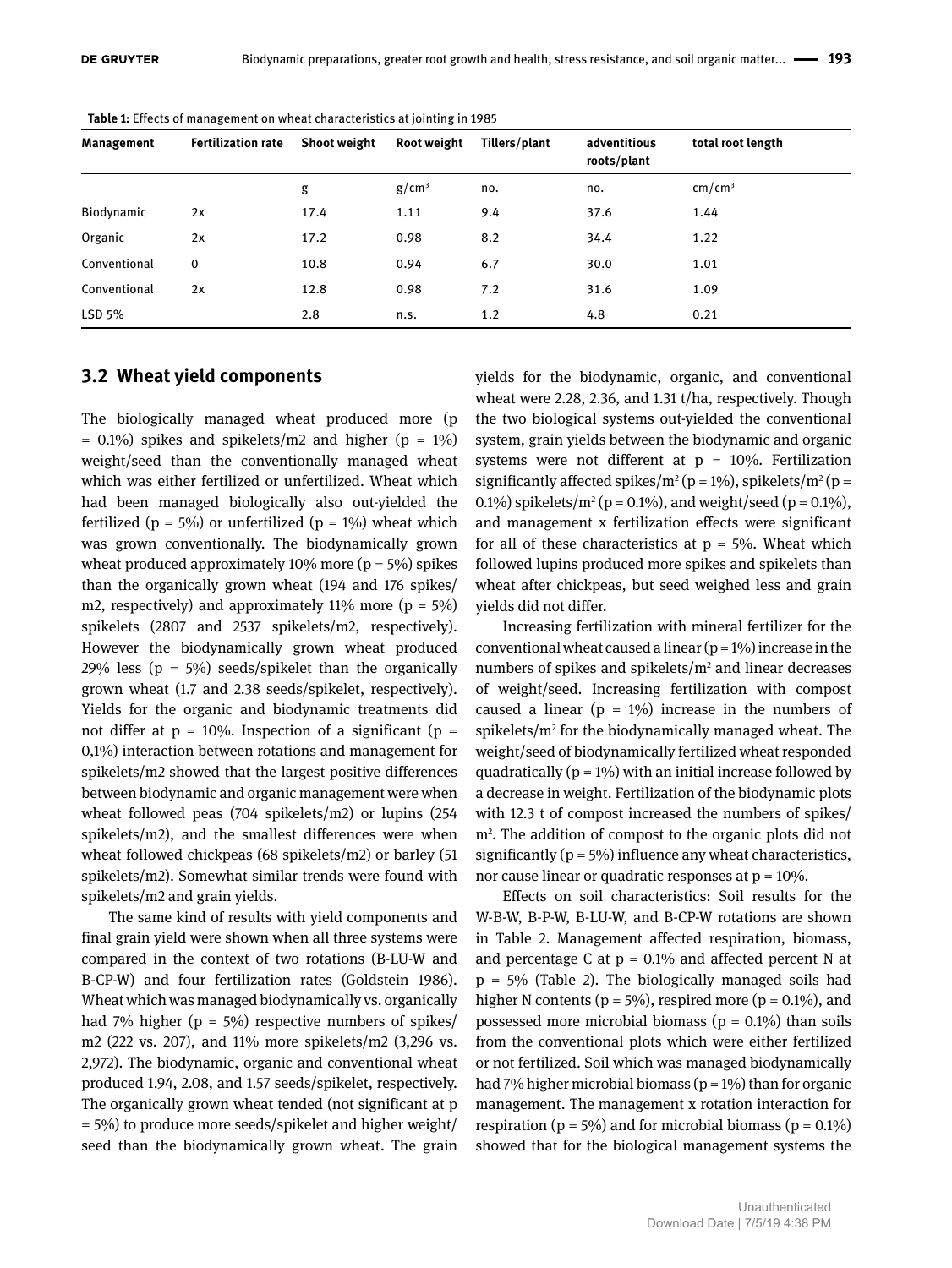highest values occurred for the W-B-W rotation which had received two doses of manure during the trial.

The same parameters were measured for the B-LU-W and B-CP-W rotations for all management systems which were either fertilized at the 2 x rate or unfertilized. This comparison allowed us to better examine effects of fertilization. Direct effects of management affected only respiration ( $p = 5\%$ ) and the biologically managed soils respired more  $(p = 0.1\%)$  than soils from the conventional system (0.40 and 0.33 µg CO2-C/g soil/hour, respectively). However, there were interactions between management and fertilization that were significant at  $p = 5%$  for respiration and biomass and at  $p = 6%$  for percentage C (Table 3). The use of lupins and chickpeas as green manures in biological management did not increase respiration or biomass versus combining the legumes in conventional management. However, application of compost caused biologically managed soils to respire more and to have more microbial biomass than the conventional soils. When compost was applied it caused biodynamic plots to have higher microbial biomass than the organically managed plots. Soils from the organic plots had higher percentage of C than the biodynamic and conventional plots under unfertilized conditions, but under fertilized conditions the percent C was highest for the biodynamic (1.63%), lowest for the conventional (1.41%) and intermediate for the

**Table 2:** Effects of management on soil characteristics in 1985 over the

organic (1.57%). Fertilization with compost in the organic system did not affect C content but significantly increased respiration (17%) and microbial biomass (9%). However biodynamic prepared compost had much stronger effects on soil by increasing soil C (12%), respiration (28%), and microbial biomass (19%), differences which were all statistically significant.

### **4 Results**

#### **4.1 Wisconsin Study.**

Five years of data are available for wheat (1995-1999) and maize (1994-1998). In 1999, the maize crop was unfortunately damaged badly by deer before harvest and yield data was not used. From 1995 to 1998, if winter wheat grain yields are expressed relative to the biodynamic + NCP treatment, other yields were 10% lower for the organic, 6% lower for the biodynamic check treatment without compound preparations, 5% lower for the biodynamic with barrel compost, 1% lower for the biodynamic with prepared 500, and 2% lower for the biodynamic with barrel compost, 1% lower for the biodynamic with prepared 500, and 2% lower for the biodynamic with Pfeiffer preparations. From 1994 to 1998, corn yields relative to the

| W-B-W, B-P-W, B-LU-W, and B-CP-W rotations |                           |      |       |                      |                          |  |  |
|--------------------------------------------|---------------------------|------|-------|----------------------|--------------------------|--|--|
| Management                                 | <b>Fertilization rate</b> | C    | N     | CO2 respiration      | <b>Microbial Biomass</b> |  |  |
|                                            |                           | $\%$ | %     | µg CO2-C/g soil/hour | $\mu$ g C/g soil         |  |  |
| Biodynamic                                 | 2x                        | 1.6  | 0.149 | 0.49                 | 602                      |  |  |
| Organic                                    | 2x                        | 1.57 | 0.144 | 0.46                 | 564                      |  |  |
| Conventional                               | 0                         | 1.42 | 0.129 | 0.34                 | 471                      |  |  |
| Conventional                               | 2x                        | 1.42 | 0.126 | 0.33                 | 484                      |  |  |
| LSD 5%                                     |                           | 0.08 | 0.018 | 0.04                 | 29                       |  |  |

**Table 3:** Effects of management on soil characteristics in 1985 averaged over the B-LU-W, and B-CP-W rotations at the 0 and 2x fertilization rates

| Management   | C      |         | CO <sub>2</sub> respiration |                           | <b>Microbial Biomass</b> |         |  |
|--------------|--------|---------|-----------------------------|---------------------------|--------------------------|---------|--|
|              |        | %       |                             | $\mu$ g CO2-C/g soil/hour | $\mu$ g C/g soil         |         |  |
|              | Rate 0 | Rate 2x | Rate 0                      | Rate 2x                   | Rate 0                   | Rate 2x |  |
| Biodynamic   | 1.46   | 1.63    | 0.36                        | 0.46                      | 472                      | 560     |  |
| Organic      | 1.57   | 1.57    | 0.36                        | 0.42                      | 482                      | 526     |  |
| Conventional | 1.42   | 1.41    | 0.33                        | 0.34                      | 477                      | 495     |  |
| LSD 5%       |        | 0.07    |                             | 0.04                      |                          | 30      |  |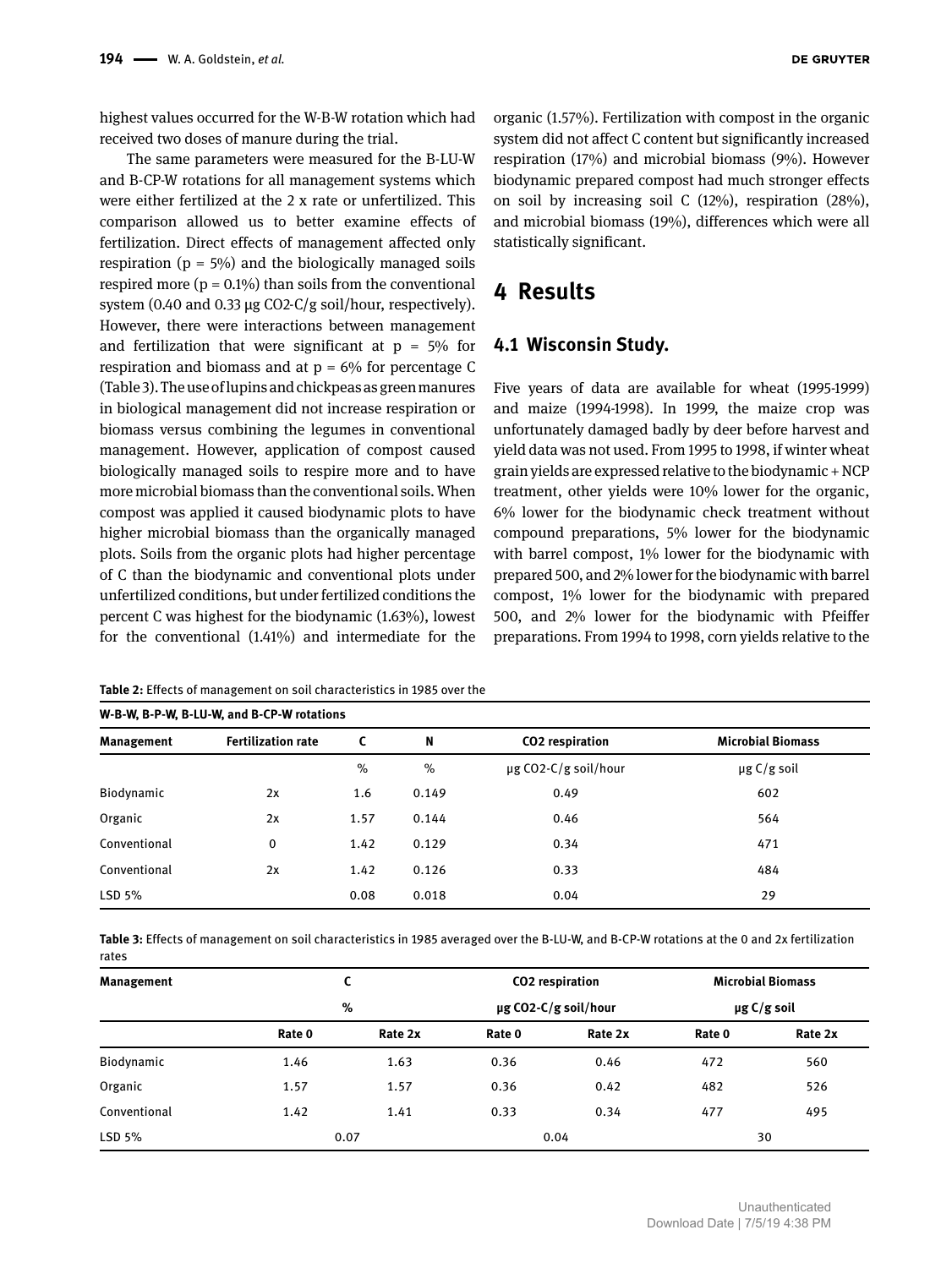NCP treatment were 7% lower for the organic, 6% lower for the biodynamic without compound preparations, 7% lower both for the biodynamic +barrel compost and the biodynamic with prepared 500 and 4% lower for the biodynamic with Pfeiffer preparations. Aside from the +NCP treatment the other compound preparations rarely showed statistically significant effects on grain yields relative to the checks.

Yield of Wheat: The BD+NCP system resulted in 337 to 607 kg /ha more grain than did the organic system. The differences in % yield between the BD+NCP treatment and the organic treatment were 9% in 1995, 23% in 1996, 5% in 1997, 11% in 1998, and 21% in 1999 (see Figure 1). In three years the differences were significant at  $p = 5\%$ . In 1998 the biodynamic check treatment significantly out-yielded the organic.

Regression analysis shows a significant negative relationship between the yield of the organic treatment and the effect of the biodynamic treatment (Figure 2).

Yield of Maize*:* Five years of trials showed average yields of 5.58, 6.71, 6.77, and 7.15 t/ha of grain for the conventional, organic, BD, and BD+NCP treatments, respectively (Figure 3). The conventional yielded the lowest in 1994 and 1995. Organic yielded lower than





**Figure 2:** The effects of the BD+ treatment on the yields of winter wheat relative to the organic treatment (1995-1999)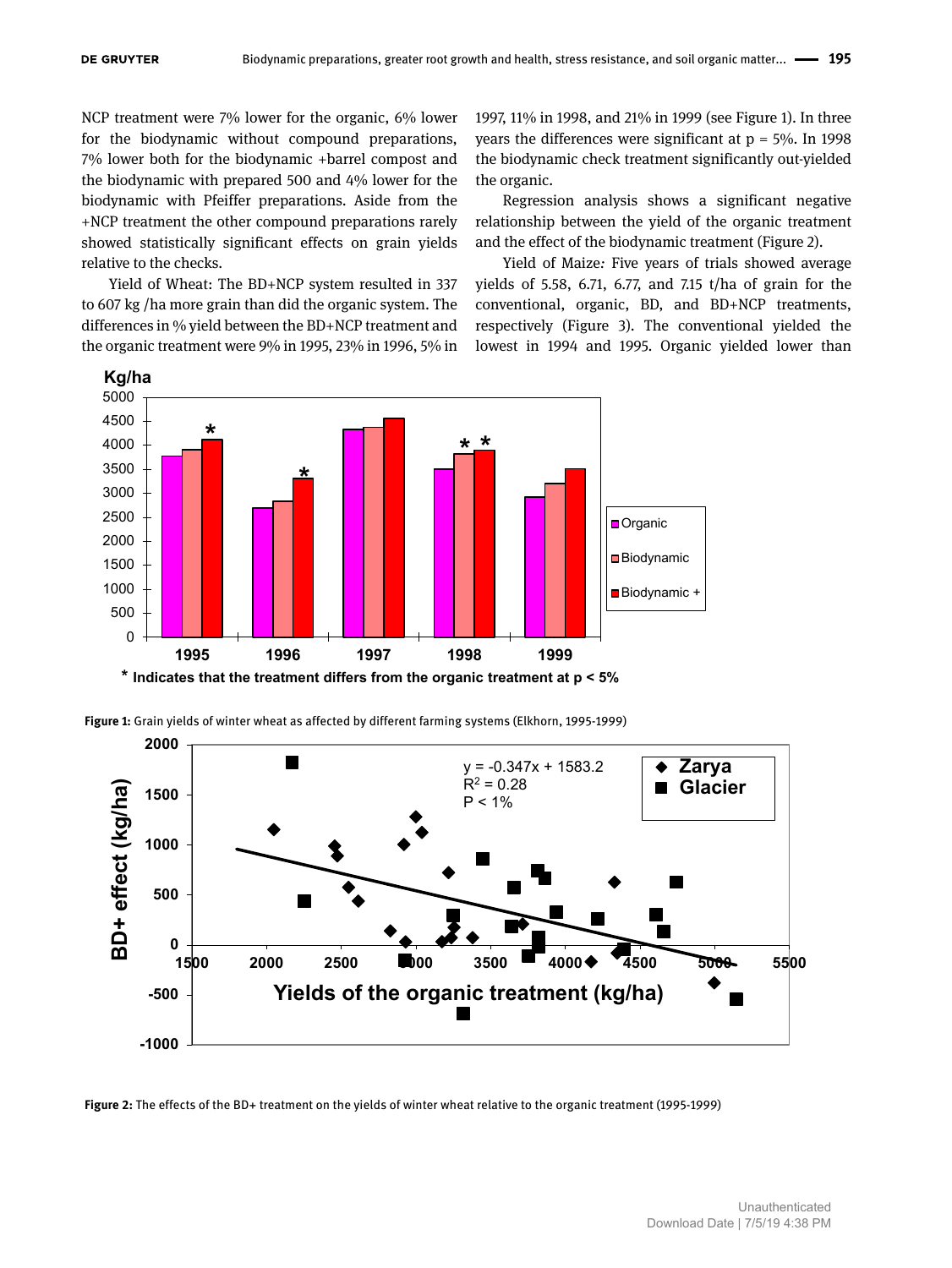BD+NCP in 1994 ( $p = 5\%$ ) and in 1995 ( $p = 10\%$ ). Yields from the conventional plots lagged behind the organic and biodynamic plots throughout the experiment. The biodynamic check generally yielded intermediate to the organic and the BD+NCP systems.

As had been the case with wheat, the largest differences between organic and BD+NCP treatments occurred in those years where yields were low (Figure 4). For maize these happened to be the first two years of the conversion period. When the organic plots yielded below 7.78 t//ha, the BD+NCP treatment had a positive effect on maize yields. A negative effect occurred when maize yields were higher than this. If the organic maize yielded 2.5, 5, 7.5, or 10 t/ha, the expected yield increase from using the preparations was predicated to be 1.95, 1.02, 0.1, or –0.82 Mg/ha, respectively.



**Conventional yielded the lowest in 1994 and 1995 (p < 1%). Organic yielded lower than BD + NCP in 1994 (p < 5%) and in 1995 (p < 10%)**

**Figure 3:** Effects of different management systems on the yields of maize var. Golden Eagle



**Figure 4:** Effects of the biodynamic + treatment relative to organic on the yields of maize (1994-1998)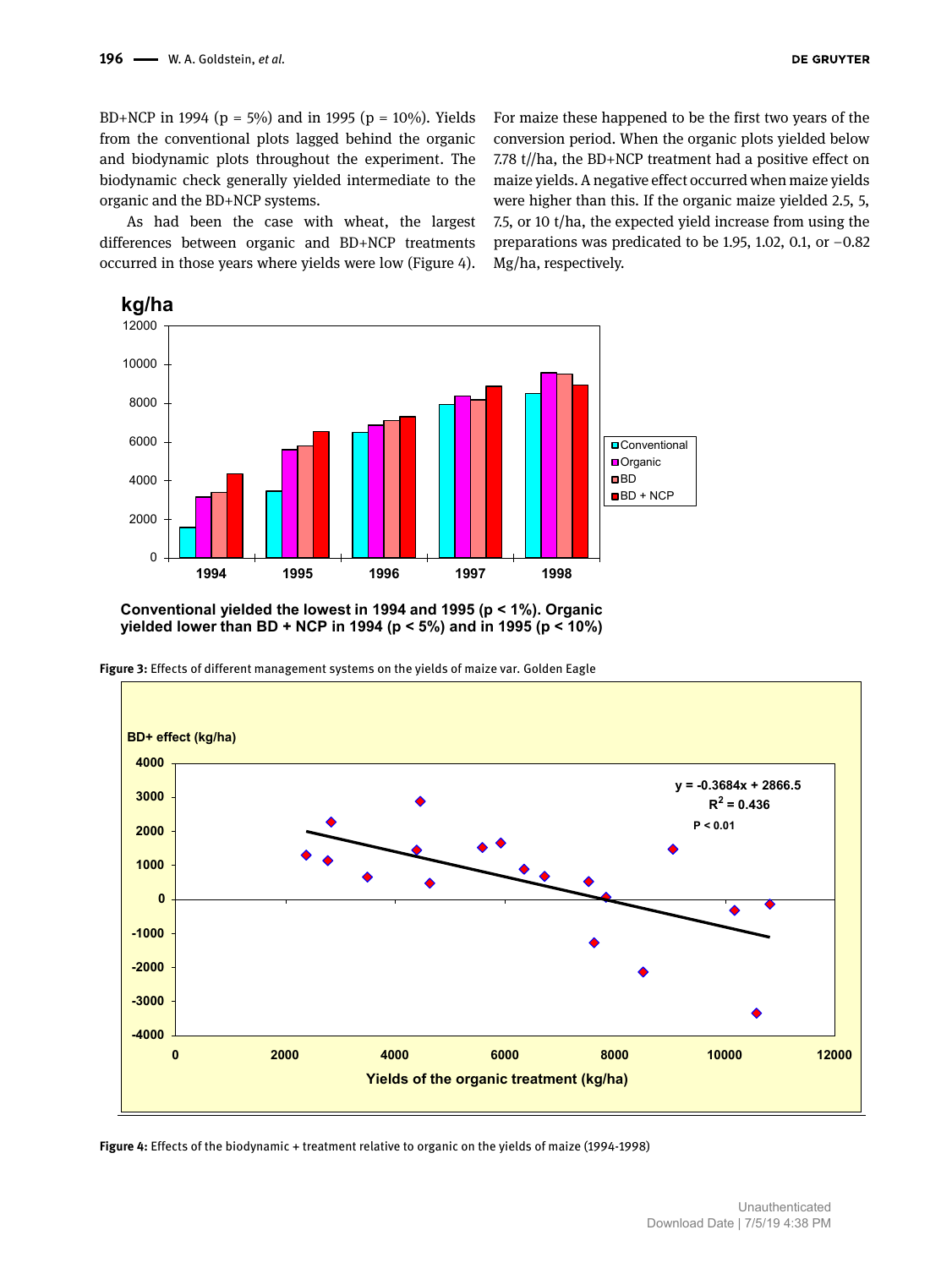The negative affect of yield balancing on BD+NCP yield was most apparent in 1998, the same year in which we conducted dry matter partitioning at harvest. When dry matter was harvested and partitioned in this year the biodynamic treatment appeared to produce more roots and stover but, than organic but was unable to produce more grain yield (Figure 5). Harvest indices were 47.1% for conventional, 49.6% for organic, 48.9% for biodynamic, and 44.6% for biodynamic + NCP.



**Figure 5:** Partitioning of biological yield in 1998

The root to stover  $+$  grain relationship was 16.5% for conventional, 10.4% for organic, 11.7% for biodynamic, and 12.6% for biodynamic + NCP.

Maize Roots: In 1998, the organic system had significantly less total root length than the conventional treatment (Figure 6). The two biodynamic treatments were intermediate for length. There were no significant differences in the length of healthy and diseased roots between treatments.

The conventional and BD+NCP treatments produced significantly more root weight than the other two systems (Figure 7). The organic treatment produced only 75% and 69% of the root weight achieved by the BD+ and conventional treatments, respectively.

In 1999, maize grown in BD+NCP had significantly more total root length and healthy root length than did the organic and conventional treatments. Both of the biodynamic treatments had significantly more root weight than the organic and conventional treatments (Figure 8).

Though the biodynamic treatments had much greater root length in 1999, and they appeared to grow more rapidly between July and August samplings, they maintained the same proportions of coarser and finer roots as the other treatments (Figure 9).

The results of the two years of root work are summarized in Figure 10 relative to the organic treatment. The biodynamic and biodynamic + NCP treatment, respectively, increased maize root length 10% and 10% in 1998, but 23% and 37% in 1999. The biodynamic and biodynamic + NCP treatment, respectively, increased maize root weight 12% and 33% in 1998, but 28% and 39%in 1999.

Soils. Results from the aggregate size distribution study were simplified by classifying aggregates into 4 categories, blocky peds > 8mm; intermediates sized peds between 0.25 and 8 mm in diameter; fine soil < 0.25 mm in diameter. The soil of the conventional plots was 53% blocky, 39% medium peds, and 8% fine. The soil of the organic plot was 39% blocky, 50% medium, and 11% fine. The soil of the biodynamic without compound preparation



**Figure 6:** Effect of farming systems on root length in 1998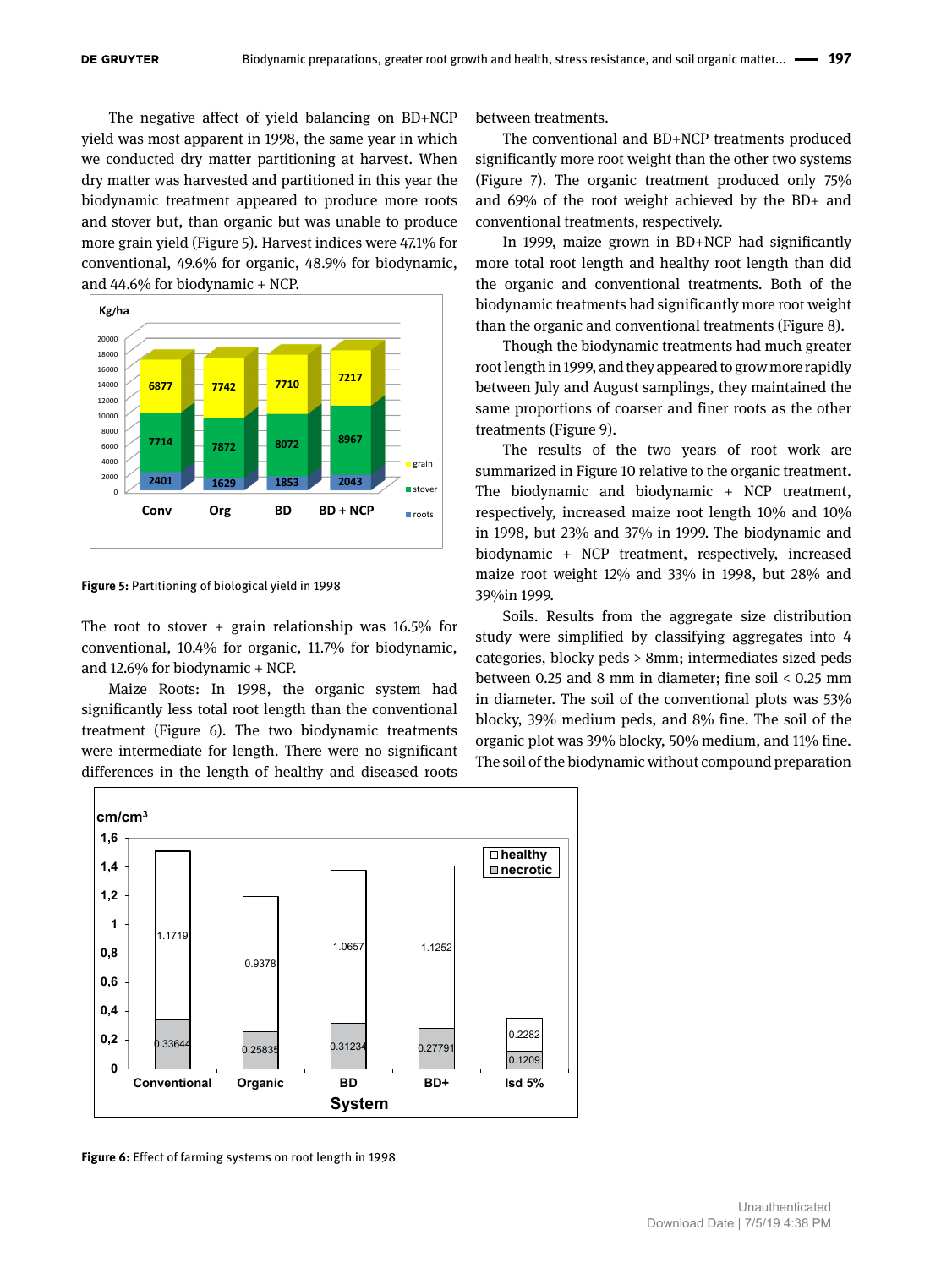

**Figure 7: Root dry matter production in August of two years as affected by systems Figure 7:** Root dry matter production in August of two years as affected by systems



**System Figure 8: Effects of farming system on root length in 1999 Figure 8:** Effects of farming system on root length in 1999



**Figure 9:** Distribution of root length by root diameter size distribution (in mm) in 1999 at early (July) and late (August) sampling dates.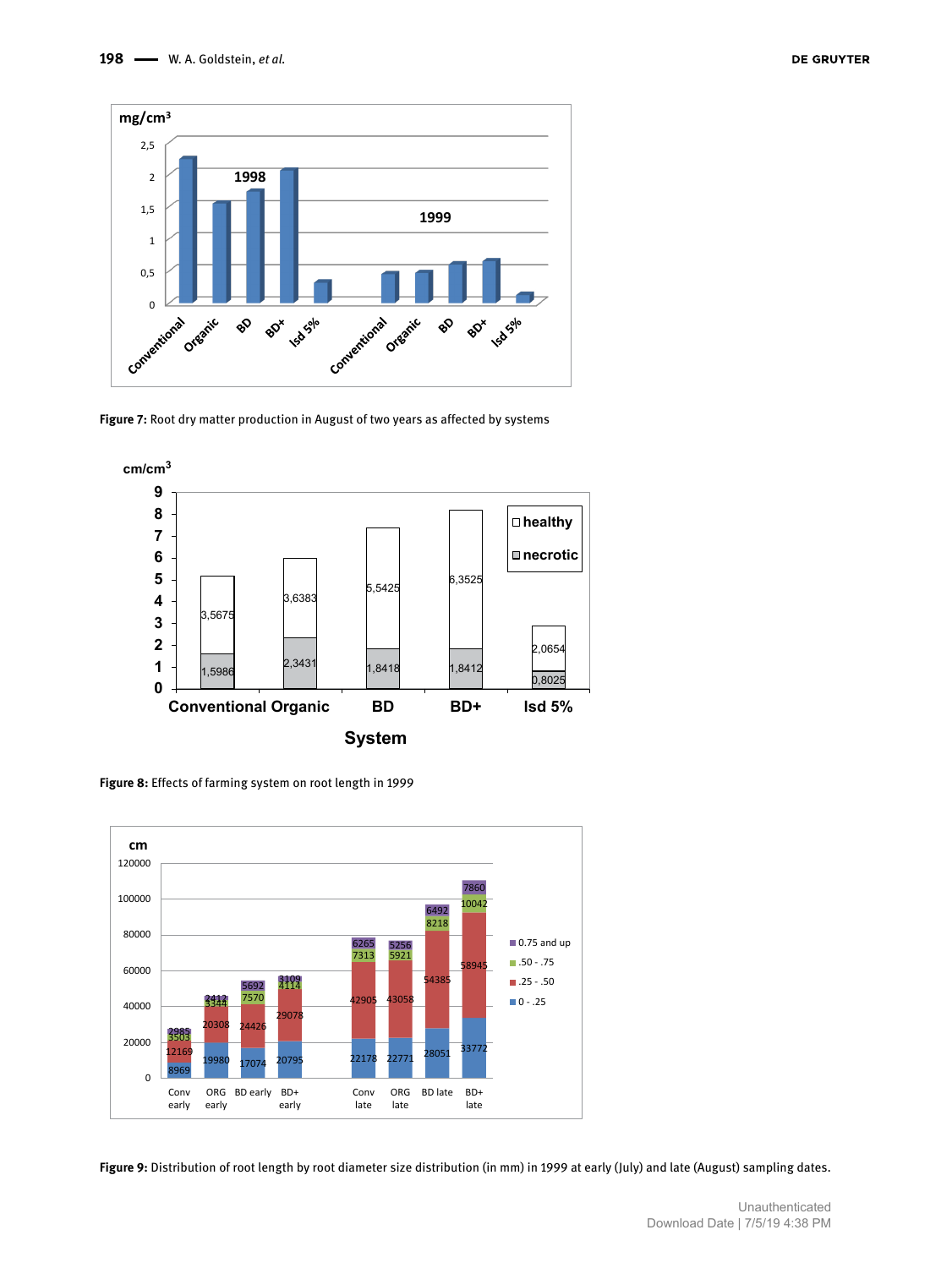plots was 40% blocky, 49% medium, and 11% fine. The soil of the biodynamic + NCP plots was 39% blocky 52% medium, and 10% fine. So there was no difference between the biological treatments but the conventional soils were blockier. The content of particulate organic matter for the conventional, organic, and biodynamic + NCP was 4,213, 4,289, and 4,664 kg C/ha, respectively. The difference in quantities between the biodynamic + NCP treatment and conventional was 11%; the difference between the NCP and the organic was 9%. Both differences were significant at  $p = 5%$ .

**Discussion:** Washington results: Use of lupins rather than chickpeas in the rotation increased the spike and spikelet production by winter wheat but depressed seed weight. Fertilization of conventional and biodynamic managed plots had the same effect but fertilization did not affect the organic wheat. There was a protracted drought at the end of the growing season of 1984/1985 and the increased production of these wheat organs probably caused greater moisture depletion and more stress on the plants at seed fill. This probably caused poorer seed set and seed weight than for the organic treatment.

Effects of biodynamic preparations appeared in the Washington studies when both compost and field sprays were combined. However, there were no differences between unfertilized biodynamic and organic plots for crop characteristics. Furthermore, larger effects on soil C, respiration, and microbial biomass occurred with

biodynamic fertilization than with organic fertilization. Mineral fertilizer had stronger effects on yield components than compost, and biodynamic compost had stronger effects than organic compost. Use of peas and lupines in rotations caused production of more spikes and spikelets than use of chickpeas and barley, and the effects of preparations were more marked where wheat followed lupins and peas. Thus, the positive effects of preparations appeared under conditions which had the most positive effect on wheat growth. This suggests that the major effect of the preparations was probably due to either greater application of preparations or solely to the compost preparations. More N was added with biodynamic compost than organic, but the difference was not large (14 kg N/ ha for the 2x rate in 1984) and it is difficult to explain the differences on the basis of total N applied when the low availability of N from compost is considered. Sensorial observations of the finished compost and measurement of humification coupled with measured crop and soil responses suggest that the herbal preparations altered the composting process and this was to the benefit of the wheat.

Studies of wheat at the jointing stage showed that biodynamically treated wheat had 13% more root weight, 9% more adventitious roots, 18% more root length, and 15% more tillers. Only the tiller and root length differences were statistically significant. Nevertheless, these and other results suggest that the use of biodynamic preparations,



**Figure 10:** Relative root length and weight for organic and biodynamic treatments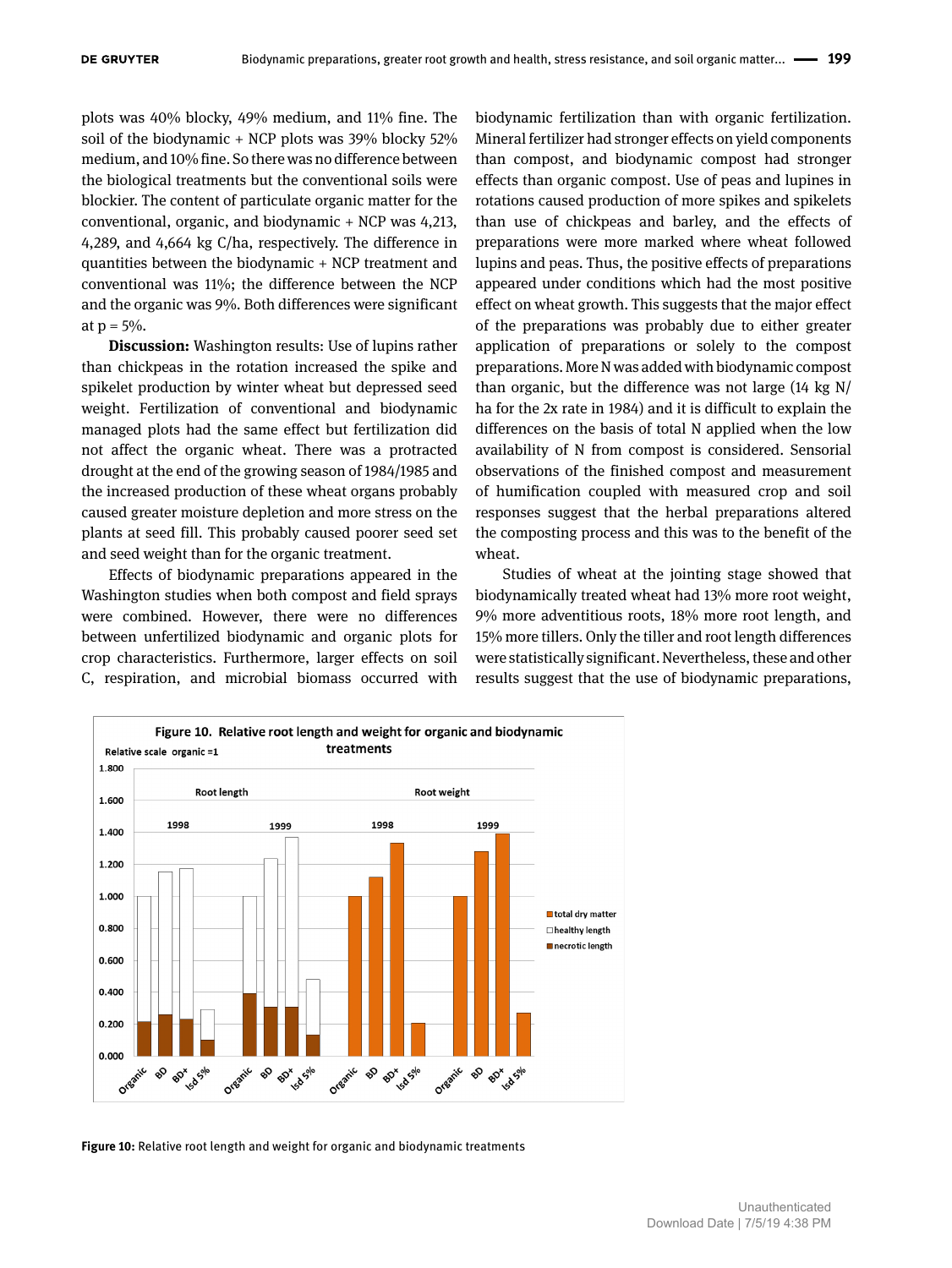especially the compost preparations, stimulated plant growth resulting in greater root growth and production of tillers and spikelets but failed to produce higher grain yields. The observation of more root growth and length at the 2x rate of biodynamic fertilization than organic fertilization is probably linked with similar effects of biodynamic compost with preparations on soil C, respiration, and biomass parameters as greater root growth means greater root exudation, seasonal deposition and post-harvest residues which feed microbes.

#### **4.2 Wisconsin**

The biodynamic and biodynamic plus nettle compound preparation induced strong increases in root length, root dry matter production and root health. The biodynamic + NCP treatment also induced substantial positive yield compensatory effects for maize and wheat under stress condition years. These results confirm the finding of Raupp and Koenig (1996) that preparation use can induce a yield balancing effect. The response slopes were practically identical for wheat and maize, indicating that the effect is of the same magnitude for both crops. If future research proves the yield balancing effect of biodynamic preparations is valid, this may be significant for combating the negative effects of global climate change.

The results also confirm the work of Spiess (1979) who found, as we did, that multiple applications of biodynamic field sprays were necessary to cause increases in yields that were statistically significant.

The lack of any difference in soil macrostructure found between the different biological treatments imply that the large differences in root growth between these treatments cannot be attributed to differences in soil macrostructure. In a separate study (Goldstein et al. 1999), L. Carpenter-Boggs (Washington State University), measured nitrate and soluble C in the 1999 maize plots before planting and after harvest at 0-20 and 20-40 cm depths. Conventional corn had the lower nitrate, dehydrogenase, soluble C, and microbial biomass levels in the topsoil at both sampling dates than did the biological farming treatments. The organic treatment had the highest levels for these traits before planting but after the harvest the biodynamic treatments had similar values but 23 to 25% more soluble C. This increase in soluble-C probably is a result of the greater quantities of plant roots in the biodynamic systems.

The increase in particulate organic matter associated with the biodynamic + NCP treatment is consistent with increased root production. Though compost applications can affect POM (Fronning et al. 2008), the organic and biodynamic treatments received the same amounts of compost so the differences between those systems are not due to applied amounts of organic matter fertilizer.

Both studies. Preparations appeared to have strong effects on root and vegetative growth. The Washington study showed 13% greater root dry matter (NS) and 18% greater root length ( $p = 5\%$ ) of winter wheat associated with the use of biodynamic herbal preparations in manure and the spray preparations horn manure and horn silica. This difference also manifested in greater vegetative growth (more tillers, spikes, and spikelets). In the Wisconsin study the biodynamic and biodynamic + NCP treatment, respectively, increased maize root length 10% and 10% in 1998, but 23% and 37% in 1999 relative to the organic treatment. The biodynamic and biodynamic + NCP treatment, respectively, increased maize root weight 12% and 33% in 1998, but 28% and 39% in 2019 relative to the organic treatment. It should be noted that root weight differences between the organic and biodynamic (14%) or biodynamic + NCP treatment (25%) at grain harvest (see Diagram 5) differed from the respective 12% and 33% differences established for the August sampling (see Diagram 7). Biodynamic + NCP also increased the percentage of healthy roots. Those differences were not always statistically significant, but they together present a coherent pattern. The increase in root production was shown to parallel increased stover production in 1998.

One major benefit of this increased root production and enhanced vegetative development may be greater stress tolerance. Though root studies were not carried out in each year of our study we hypothesize that greater root growth and health associated with the biodynamic + NCP system was the cause in the Wisconsin experiment for greater yields in difficult growing seasons and overall higher average yields. On the other hand, in the case of Washington wheat in 1985 and Wisconsin maize in 1998, the investment in greater production of roots and vegetative organs associated with the best biodynamic treatment did not always result in higher yields. In fact in these years it resulted in slightly lower yields, even if the difference was not statistically significant.

Despite that, this 'yield-balancing' effect could be important for reducing financial risk. The average yield of the organic wheat from 1995 to 1999 was 3,444 kg/ha while the BD+ NCP wheat yielded 3,877 kg/ha for a difference of 433 kg/ha (12.6%). At the present price of food grade organic wheat in the USA (\$17.50/bushel; \$0.64/kg) this amounts to \$278.38 more income per hectare (or \$112.66 more per acre). On average between 1994 and 1998 the organic maize yielded 6,707 kg/ha and the BD+ NCP maize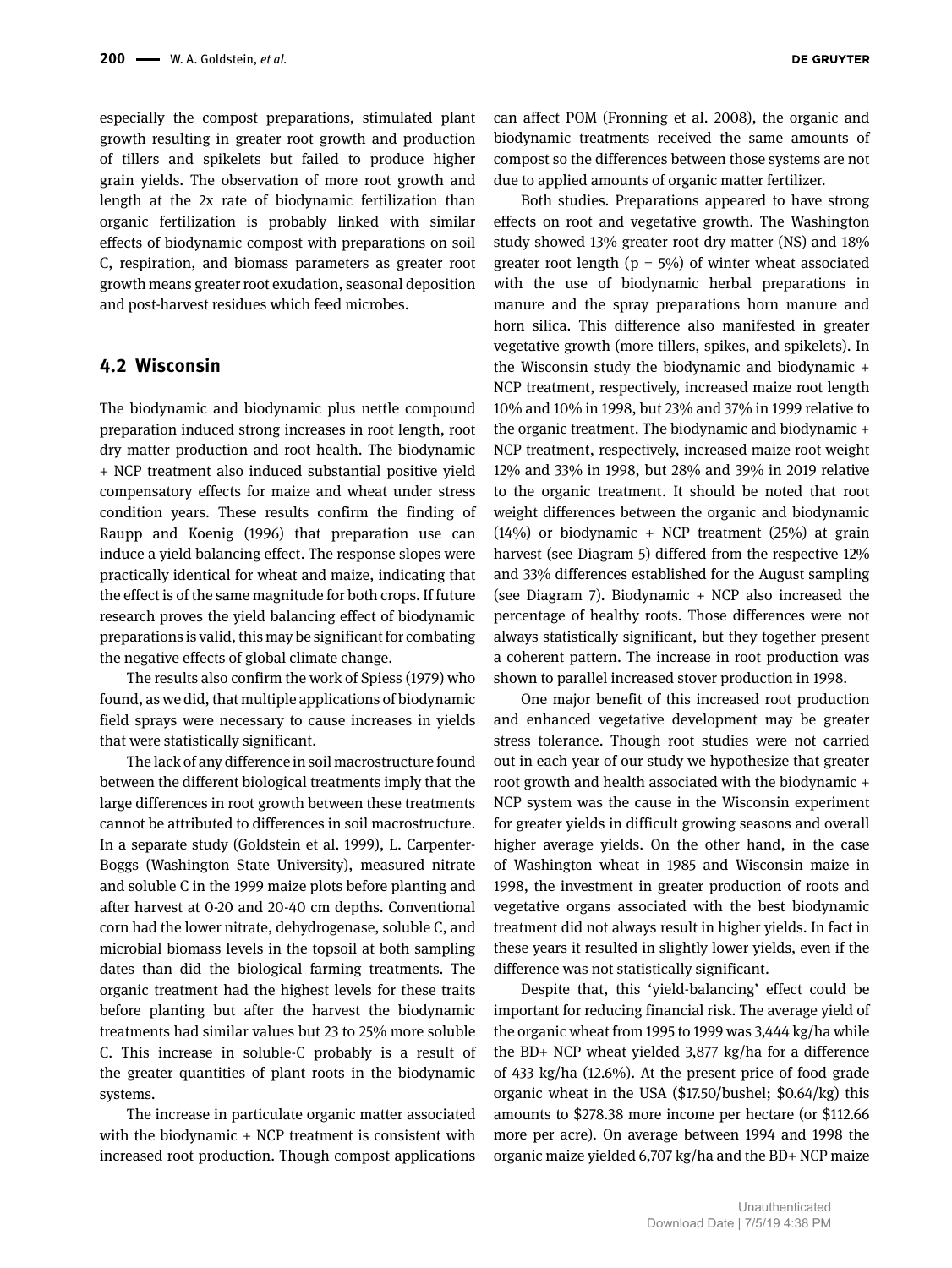yielded 7,198 kg/ha, for a difference of 491 kg/ha (7.3%). At the present USA price of organic maize of \$9.36/bushel (\$0.363/kg) the income difference would be \$180.80 more /ha (or \$73.17/acre). We assume that there would be extra costs associated with purchasing and applying preparations for the BD+NCP management package, but we have not calculated a full budget that would include those costs. Nor have we considered in our calculations any kind of price incentive for biodynamic grain over organic grain.

Another side of the significance of these results is that roots play a major role in carbon sequestration. For example, maize roots have been shown to have a relatively high carbon retention rate in soils; higher than shoot derived residues (Plenet et al. 1993) and manure (Zhang et al. 2015). It has been estimated that the mean carbon residence of carbon from roots is 2.4 times what it is for carbon from shoots (Rasse et al. 2005). As the stabilization of root carbon is not solely due to greater chemical recalcitrance, different mechanisms for its stabilization have been proposed (Rasse et al. 2005). One mechanism is particulate organic matter (POM). POM is often built around decaying roots and it represents an intermediate turnover storage pool for soil organic matter (Cambardella and Elliott 1992). Increases in root production due to preparation use, of the magnitude reported here, would be expected to parallel increased production of the particulate organic matter pool. This might thereby contribute to enhanced carbon retention in the soil and thereby help explain increased soil organic matter reported in previous trials with the biodynamic method and cited in the introduction.

The limitations of the experiments described above were that they were small plot trials, replicated on few sites. Due to the significance of these root findings it is important that elements of this research are reduplicated by others to confirm whether the effects of preparations documented here are valid and applicable in other regions and whether increased root growth is the cause of greater stress resistance, soil carbon accumulation, and soil quality found in long term trials with biodynamic management.

# **5 Conclusions**

In trials in Washington State and Wisconsin, and in the context of diverse crop rotations and manure compost applications, biodynamic preparations were shown to have direct stimulating effects on cereal growth resulting in greater root production and vegetative growth.

Intensive use of preparations led to a yield stabilizing effect for wheat and maize. Greater root production and root health were associated with the use of biodynamic preparations. Relative to the organic treatments, root dry matter increases varied from 12% to 39% and root length differences varied from 10 to 37% depending on the experiment, crop, year and preparation application. A new nettle based biodynamic preparation was tested in combination with other preparations and found to be efficacious at increasing root length and inducing yield stabilization. Investment in roots caused better growth and greater grain yield under some but not all conditions. Increased root growth associated with the use of biodynamic preparations paralleled increases in soil organic matter and biological activity including increased particulate organic matter. Results confirm previous research by others that have found that preparations can increase soil carbon, root growth, and yield stability and that multiple applications of preparations are more likely to induce statistically significant yield increases. In light of problems with global climate change and greenhouse gasses these outcomes should be further tested. It is important to ascertain the societal and economic value of biodynamic preparations and whether increased root growth associated with their use is the key factor linking stress resistance, soil carbon sequestration and biological activity.

**Acknowledgements:** W. Goldstein conceived of the research, carried it out, managed, analyzed it, and wrote up results. H.H. Koepf conceived of the NCP and gave advice to both research projects. C. Koopmans carried out particulate organic matter analyses and advised the project in Wisconsin. Help and advice from faculty and staff of the Washington State University Department of Agronomy and Soils (especially A. Ciha, T. Lumpkin, D. Bezdicek, R. Papendick, and farm staff at the Conservation and Spillman farms) is acknowledged. Soil microbial biomass analyses were carried out by David and Elizabeth Granatstein in the Bezdicek lab and compost analyses were carried out by Will Brinton, Woods End Lab (Mt. Vernon, Maine). The Washington trials were financed by farmer Michael J. Scully (Buffalo, Illinois) through the Biodynamic Association of North America and by Marc Theurillat (Chase, British Columbia) and Allen Goldstein (Seattle, Washington). The trial in Wisconsin was assisted by technicians William Barber and Terry LeMahieu. Initially, that project was funded by Michael J. Scully through the Biodynamic Association for laboratory studies to develop the NCP and the first year of field trials, but it was funded by the Martina Mann Foundation in